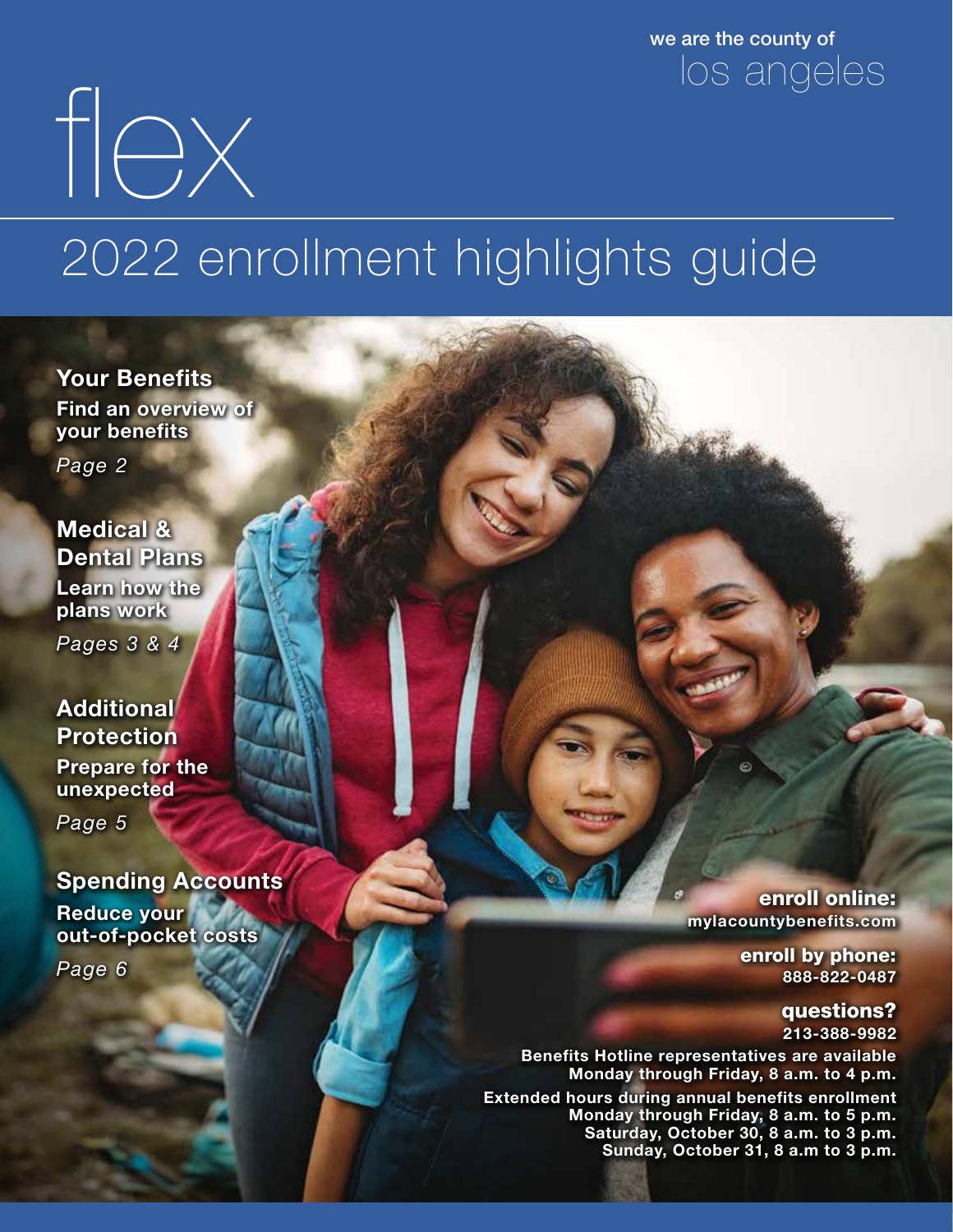## your benefits

The County of Los Angeles cares about you and your family. That's why we offer a comprehensive benefits program to help enrich your life while protecting your future and your loved ones.

#### *FLEX* 2022 BENEFITS AT A GLANCE

#### Medical

- Kaiser Permanente HMO
- Anthem Blue Cross HMO
- Anthem Blue Cross PLUS POS
- Anthem Blue Cross Prudent Buyer PPO
- Anthem Blue Cross Catastrophic

#### **Dental**

- MetLife (SafeGuard) HMO
- DeltaCare HMO
- Delta Dental PPO

Accidental Death and Dismemberment (AD&D) Insurance

Medical Coverage Protection Long-Term Disability (LTD) Health Insurance

#### Spending Accounts

- Health Care Spending Account (HCSA)
- Dependent Care Spending Account (DCSA)

#### Life Insurance

• Basic Term Life Insurance

Optional Life Insurance1

- Group Variable Universal Life (GVUL) Insurance
- Dependent Term Life

*1 You pay for both types of optional life insurance with after-tax dollars. Your premiums for the other benefits shown in this table generally are paid for with pre-tax (before-tax) dollars.*

### dependent eligibility

Your dependents may be eligible for *Flex* medical and dental plans.<sup>2</sup> Eligible dependents include:

- Your spouse or domestic partner
- Your children, children legally adopted by you, children awaiting finalization of their adoption by you, stepchildren, children of whom you are the legal guardian, children you support because of a valid court order, and children of your domestic partner:
	- Under age 26
	- Age 26 and older if your child became disabled before the limiting age and is approved by your health plan (check with your health plan to determine the limiting age)
	- Under age 18 for legal guardianship

When adding eligible family members during your benefits enrollment, you must provide Social Security numbers (SSN) and required documentation (birth/adoption/marriage certificate) within 10 calendar days from the date you enroll.

#### Dependent Eligibility Verification

If you want to re-enroll a spouse who was dropped during the 2015 Dependent Eligibility Verification (DEV) process, you must provide a marriage certificate AND proof of ongoing relationship that lists your spouse's name and mailing address, such as a recent monthly household bill, recent federal tax return, or recent bank statement.

#### Loss of Eligibility

You MUST remove an ex-spouse, ex-domestic partner, ex-stepchildren, and any other ineligible family members from your health care coverage. Such situations include divorce or the end of a domestic partnership. Even if your divorce decree requires you to maintain health care coverage for your ex-spouse or ex-stepchildren, you may not keep them enrolled in your *Flex* benefits.

*<sup>2</sup> Both types of optional life, AD&D insurance, and spending accounts have different dependent eligibility requirements. For details, see your* Flex *Summary Plan Description (SPD).*

#### Choose Carefully — Your Elections Are Final

After the enrollment deadline, you will not be able to change your benefits until the next annual benefits enrollment.

The only exception is if you have a qualified life event, such as a change in family status or employment, which may make you eligible to change your elections. See "Benefit Changes During the Year: Life Events" on page 7.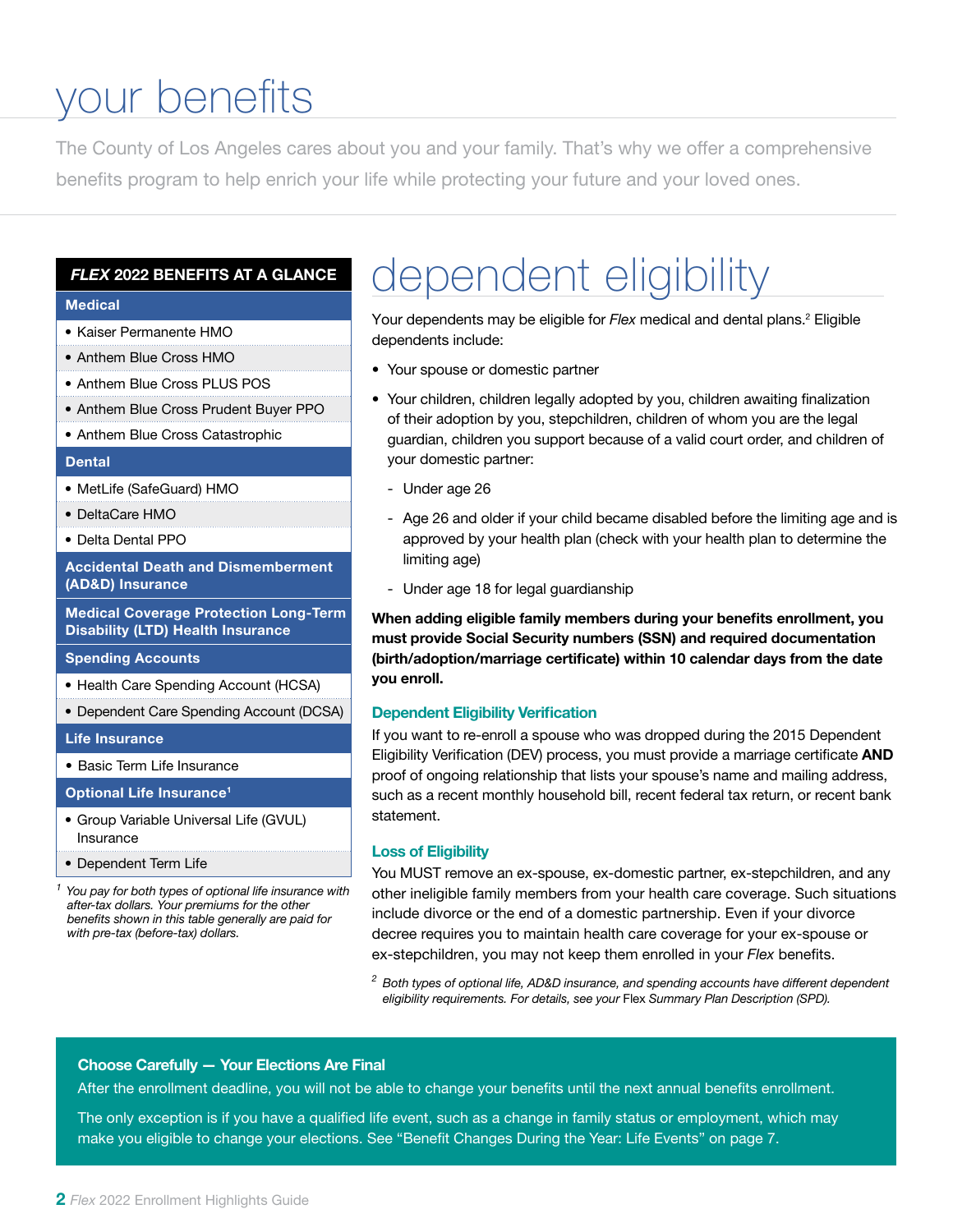# medical plans

|                                     | <b>Health Maintenance</b><br><b>Organization (HMO)</b>                                                                                                                                                                                                                                                     | <b>Point of Service (POS)</b>                                                                                                                                                                                                                                                                                                                          | <b>Preferred Provider</b><br><b>Organization (PPO)</b>                                                                                                                                               | <b>Catastrophic</b>                                                                                                                                                                                     |  |
|-------------------------------------|------------------------------------------------------------------------------------------------------------------------------------------------------------------------------------------------------------------------------------------------------------------------------------------------------------|--------------------------------------------------------------------------------------------------------------------------------------------------------------------------------------------------------------------------------------------------------------------------------------------------------------------------------------------------------|------------------------------------------------------------------------------------------------------------------------------------------------------------------------------------------------------|---------------------------------------------------------------------------------------------------------------------------------------------------------------------------------------------------------|--|
| Coverage                            | • Preventive care<br>• Routine and major<br>medical care                                                                                                                                                                                                                                                   | Provides comprehensive medical coverage, including but not limited to:<br>• Prescription drugs<br>• Telehealth                                                                                                                                                                                                                                         | • Behavioral health care                                                                                                                                                                             | Provides comprehensive<br>medical coverage to:<br>• Cover preventive care<br>• Protects you from major,<br>unexpected medical<br>expenses                                                               |  |
| <b>Seeking</b><br>Care              | • You choose a primary<br>care physician (PCP)<br>who oversees your care<br>and refers you to HMO<br>specialists<br>• You have a network of<br>HMO providers to<br>choose from<br>• Except for emergency<br>care, you must be treated<br>by an HMO network<br>physician or hospital to<br>receive benefits | • You choose a primary<br>care physician (PCP) who<br>oversees your care and<br>refers you to specialists<br>• You do not need a<br>referral from your PCP<br>to see other doctors or<br>specialists<br>• Your out-of-pocket<br>expenses will be lower<br>when you use doctors,<br>hospitals, and other<br>health care providers in<br>the POS network | • You can see any licensed<br>doctor or specialist<br>• Your out-of-pocket<br>expenses will be lower<br>when you use doctors,<br>hospitals, and other<br>health care providers in<br>the PPO network | • You can see any licensed<br>doctor or specialist                                                                                                                                                      |  |
| <b>Costs for</b><br><b>Services</b> | • There are no deductibles<br>• You pay a copay for most<br>services<br>• HMOs generally have<br>lower copays and no<br>deductibles to meet, so<br>services usually cost less<br>than in PPO plans                                                                                                         | • There is no deductible if<br>you use network providers<br>and coordinate your care<br>through your PCP<br>· Out-of-pocket expenses<br>are lower when you use<br>network providers and<br>coordinate your care<br>through your PCP                                                                                                                    | • You must meet the<br>deductible before the<br>plan pays benefits<br>• Out-of-pocket expenses<br>are lower when you use<br>network providers                                                        | • You are responsible for<br>paying the cost of your<br>care until you reach the<br>annual deductible<br>• Once you meet your<br>annual deductible, the<br>plan covers 75% of most<br>care and services |  |
|                                     | Each plan pays 100% of preventive care when you use network providers.                                                                                                                                                                                                                                     |                                                                                                                                                                                                                                                                                                                                                        |                                                                                                                                                                                                      |                                                                                                                                                                                                         |  |

For more details, see the Medical and Dental Plans Comparison Chart in your benefits enrollment packet, or the *Flex* Summary Plan Description (SPD) at mylacountybenefits.com.

#### Tobacco-user Fee

Tobacco users enrolled in a medical plan under *Flex* pay an after-tax charge of \$20 per month.

This fee will be waived if you certify that you have not used tobacco products within the past 12 months, or that you are having difficulty stopping smoking due to nicotine addiction and will actively participate in a County medical plan smoking-cessation program during the next Plan Year.

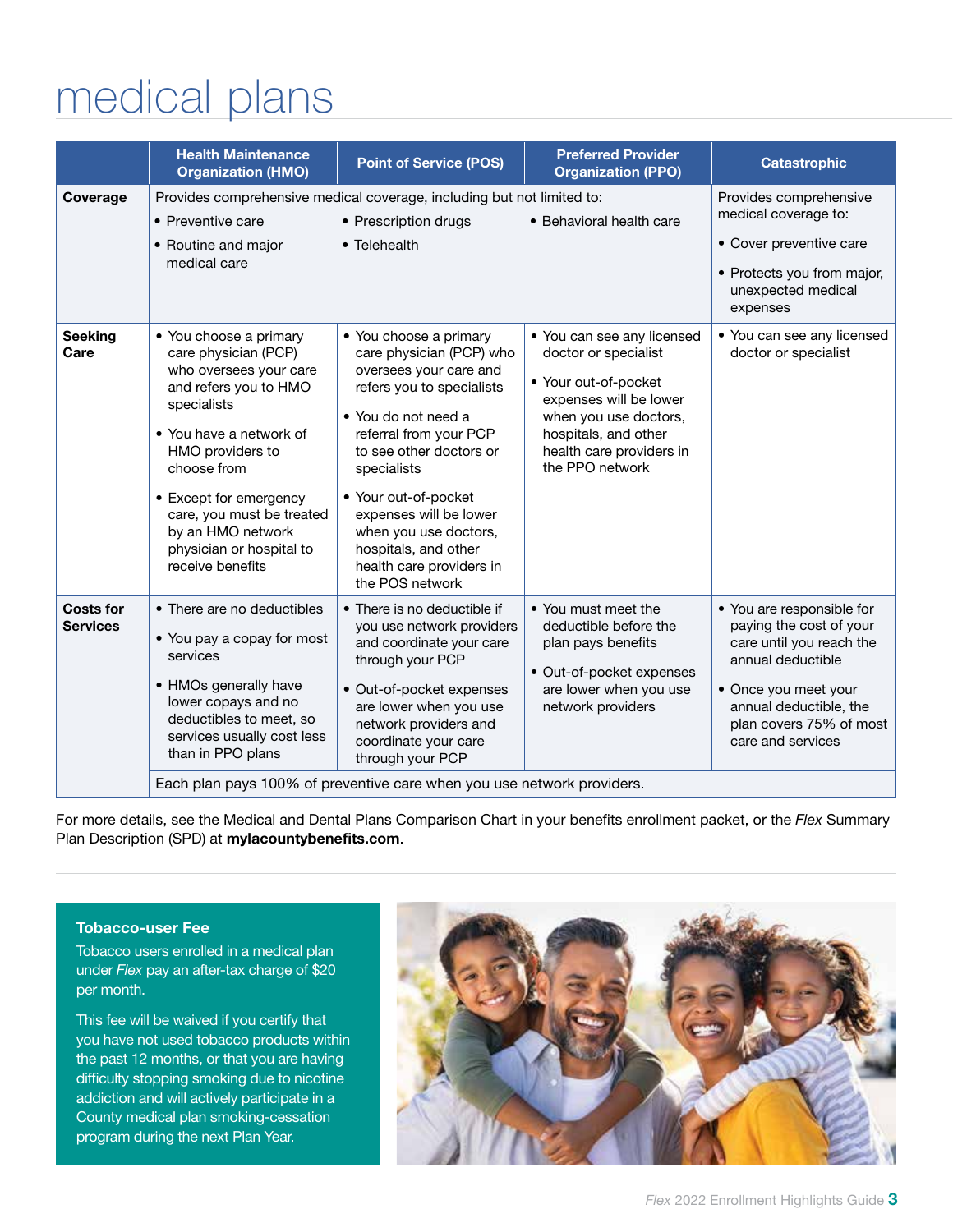

### Getting Health Care Wherever You Are

The County's medical plans can make getting health care easy and safe while saving you money.

Telehealth — virtual care by computer or phone — brings the doctor to you no matter where you are, and it's usually faster and less expensive than an office visit.

Mail order service for prescription drugs provides a convenient and cost-effective way to have maintenance medications — such as medications for high blood pressure, cholesterol, or birth control — delivered to your home.

For more details about these benefits, see the Medical and Dental Plans Comparison Chart you received in your benefits enrollment packet, or contact your medical plan.

### dental plans

Your *Flex* program offers two HMO dental plans:

- MetLife (SafeGuard)
- DeltaCare

This program also offers a PPO dental plan:

• Delta Dental

When you enroll in an **HMO dental plan**, you choose a dental office, which becomes your primary care office. You must go to this office for all your dental care.

The Delta Dental PPO Plan offers two networks of participating dentists and dental care providers:

- Delta Preferred Provider Option (PPO) network: This network offers the highest benefits. Most preventive services are covered at 100%; many other services are covered at 85%. You pay no deductible.
- Delta Participating Dentist network: Delta pays benefits based on a fee agreement with the network's dentists. Most routine services are covered at 80%, after you meet the deductible.

When you enroll in a PPO dental plan, you can go to any dentist in either network, or to an out-of-network dentist.

When you use network providers, the plan pays higher benefits (you pay less).

For details, review the Medical and Dental Plans Comparison Chart in your benefits enrollment packet or the *Flex* SPD at mylacountybenefits.com.

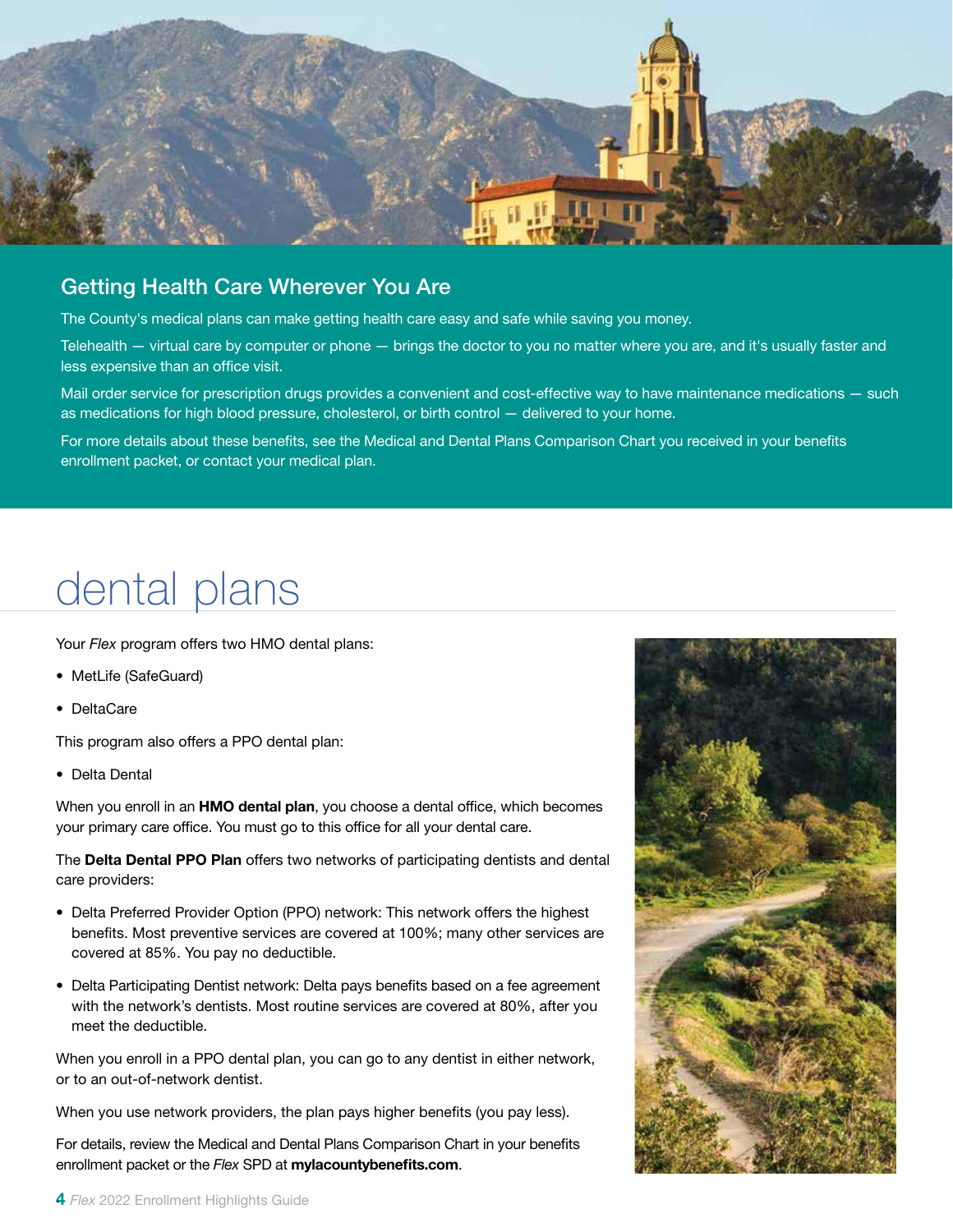# additional protection

Unexpected things happen that affect your life and the lives of those you care about. To protect you and your family, *Flex* offers life insurance, accidental death and dismemberment insurance, and long-term disability health insurance. For information on eligibility rules and coverage, see the *Flex* SPD at mylacountybenefits.com.

#### Life Insurance

The County offers you and your family life insurance for financial protection:

**Basic Term Life:** The County gives you basic life insurance through New York Life at no cost to you. General Members of Retirement Plan A, B, C, D, or G are insured for \$2,000. Members of Retirement Plan E are insured for \$10,000.

Optional Group Variable Universal Life (GVUL): You can buy GVUL insurance, available through MetLife, for yourself at low monthly group rates. You pay the cost of coverage with after-tax dollars. You can keep your coverage if you end your employment with the County.

Optional Dependent Term Life: If you buy GVUL insurance for yourself, you may also buy coverage for your spouse/domestic partner and dependent children1 in the amounts of \$5,000, \$10,000, \$15,000, or \$20,000. See the *Flex* SPD for eligibility.

#### Accidental Death And Dismemberment Insurance (AD&D)

You can buy AD&D insurance through New York Life at low monthly rates. If you die in an accident, become paralyzed, or lose a limb, eyesight, speech, or hearing because of an accident, your AD&D insurance pays benefits. See your benefits enrollment packet for AD&D coverage amounts and monthly costs.

If you have AD&D coverage, you may also purchase coverage for your eligible spouse or domestic partner under age 70, and dependent children.<sup>2</sup> See the Flex SPD at mylacountybenefits.com for rules.

#### Medical Coverage Protection Long-Term Disability (LTD) Health Insurance

This benefit continues your medical insurance coverage if you become totally and permanently disabled. You must be a General Member of Retirement Plan A, B, C, D, or E and enrolled in a *Flex* medical plan to be eligible to participate in the LTD health insurance plan.

Eligible employees are automatically enrolled in the 75% LTD health insurance at no cost. If you experience a disability on or after the date your medical coverage begins, the LTD health insurance plan pays 75% of your monthly medical premium while you are disabled and receiving LTD benefits. You must pay the remaining 25%.

During your enrollment, eligible employees can elect the 100% LTD health insurance "buy up" at a cost of \$3.00 per month. Under this optional coverage, the LTD health insurance plan will pay 100% of your monthly medical plan premium while you receive LTD benefits. See the *Flex* SPD at mylacountybenefits.com for more information.

- *<sup>1</sup>* Optional Dependent Term Life: *Dependent children from age 15 days through age 18 (or through age 25 if full-time students) are eligible for coverage.*
- *<sup>2</sup>* AD&D: *Unmarried dependent children through age 20 (or through age 25 if full-time students).*

### \$2,000 You are insured for

.5x to 8x Coverage amounts: Your annual salary

to  $$2$ Coverage amounts: for eligible family members You can increase your GVUL coverage by one level each year during annual benefits enrollment, to a maximum of eight times your annual salary.

See the *Flex* SPD at mylacountybenefits.com for more information.



You are eligible to enroll in the 100% LTD health insurance "buy up" every other year.

During each annual benefits enrollment, review your Personalized Enrollment Worksheet to check your eligibility.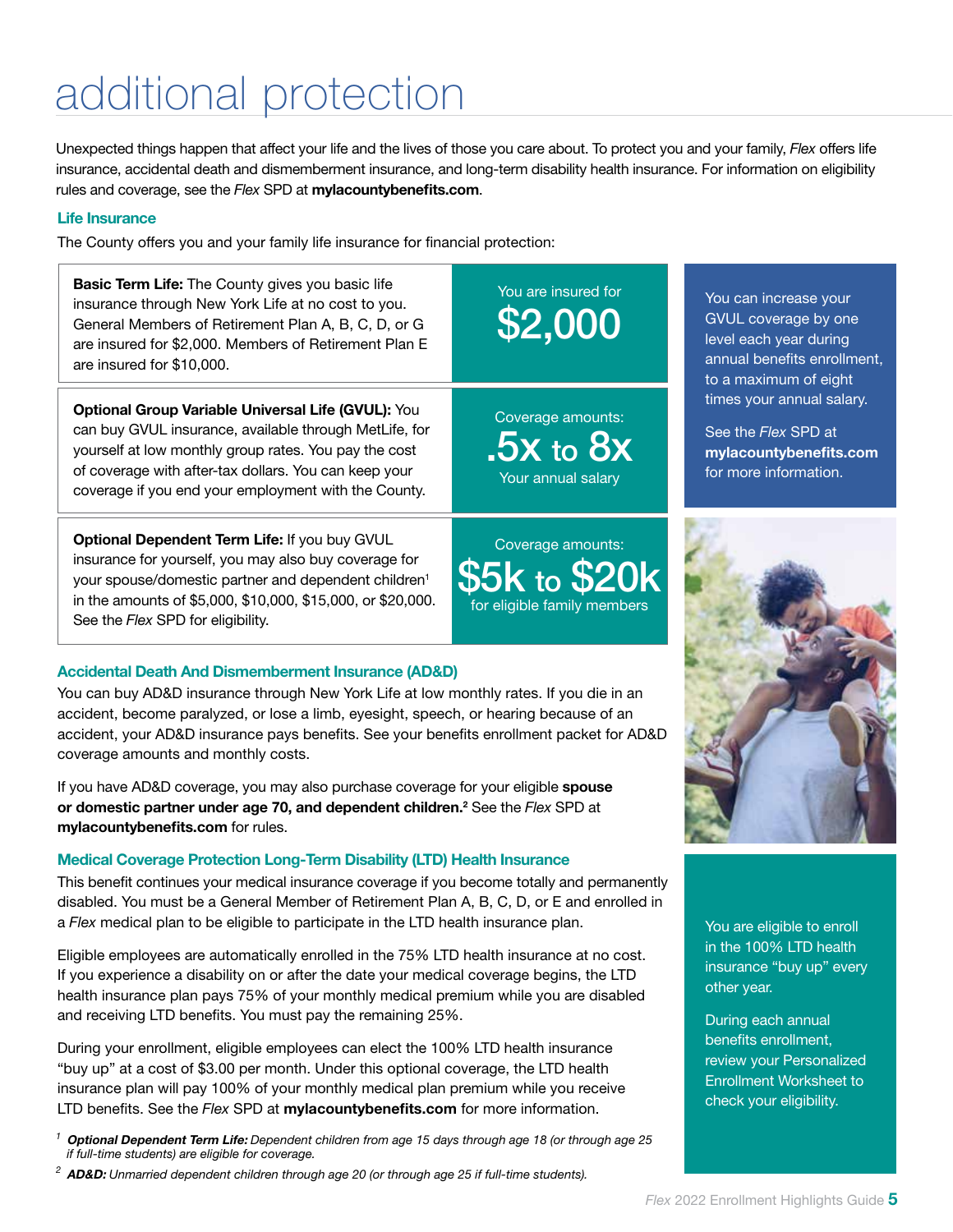## spending accounts

Spending accounts can help you save money on health care and dependent care costs. You never pay federal or state taxes on your contributions. You'll save 10% to 30% on eligible expenses.

| <b>FLEX OFFERS TWO SPENDING ACCOUNTS: ENROLL IN EITHER OR BOTH</b>                                                                                               |                                                                                                                                                                                                                                                                 |  |  |  |  |  |
|------------------------------------------------------------------------------------------------------------------------------------------------------------------|-----------------------------------------------------------------------------------------------------------------------------------------------------------------------------------------------------------------------------------------------------------------|--|--|--|--|--|
| <b>Health Care Spending Account</b>                                                                                                                              | <b>Dependent Care Spending Account</b>                                                                                                                                                                                                                          |  |  |  |  |  |
| Pay eligible out-of-pocket health care expenses for yourself and<br>your eligible dependents <sup>1</sup> with pre-tax dollars, including but not<br>limited to: | Pay for eligible dependent care expenses with pre-tax dollars<br>while you and your spouse work outside the home or attend<br>school full time. These expenses include, but are not limited to:                                                                 |  |  |  |  |  |
| • Medical plan copays and deductibles                                                                                                                            | • The cost of qualified day care centers, summer day camps,                                                                                                                                                                                                     |  |  |  |  |  |
| • Prescription and over-the-counter medications                                                                                                                  | preschools, and child and adult day care provided at your                                                                                                                                                                                                       |  |  |  |  |  |
| • Vision, dental, and chiropractic care                                                                                                                          | home<br>You can claim day care costs for children under age 13 or<br>your federal tax dependent <sup>1</sup> (including your spouse) who is<br>physically or mentally incapable of caring for himself/herself<br>and lives with you at least eight hours a day. |  |  |  |  |  |
| • CDC-approved masks (gaiter-style masks and masks with<br>breathing valves or vents are not eligible), hand sanitizer, and<br>hand sanitizing wipes             |                                                                                                                                                                                                                                                                 |  |  |  |  |  |
| • Menstrual products such as pads, liners, and similar products                                                                                                  | For a full list of expenses, see Publication 503 at irs.gov.                                                                                                                                                                                                    |  |  |  |  |  |
| For a full list of expenses, see Publication 502 at irs.gov.                                                                                                     |                                                                                                                                                                                                                                                                 |  |  |  |  |  |
| When you enroll, you decide how much to contribute to each account.                                                                                              |                                                                                                                                                                                                                                                                 |  |  |  |  |  |
| Maximum monthly contribution: \$200                                                                                                                              | Maximum monthly contribution: \$400 <sup>2</sup>                                                                                                                                                                                                                |  |  |  |  |  |
| You can carry over up to \$550 in unused funds to spend in the<br>next Plan Year and still contribute up to the full \$2,400.                                    | Internal Revenue Service (IRS) regulations do not allow you to<br>carry over any unused funds in your Dependent Care Spending<br>Account. Any funds not claimed by June 30, 2023, will be<br>forfeited.                                                         |  |  |  |  |  |

Expenses for both types of spending accounts must be incurred by December 31, 2022, and submitted for reimbursement by June 30, 2023. See the spending accounts section of the *Flex* SPD at mylacountybenefits.com for more information.

#### Making Your Dependent Care Spending Account Even More Valuable

If you enroll in the Dependent Care Spending Account, the County will make a nontaxable monthly contribution to your account based on your annual base pay. You do not need to contribute, but you must enroll to be eligible for the County contribution. See the table below to find out how much the County will contribute in 2022.

| <b>YOUR ANNUAL BASE PAY</b> | <b>COUNTY'S MONTHLY CONTRIBUTION</b><br>(Subject to Annual Cap on Contribution) <sup>3</sup> |
|-----------------------------|----------------------------------------------------------------------------------------------|
| Less than \$30,000          | \$375                                                                                        |
| \$30,000 to \$34,999        | \$300                                                                                        |
| \$35,000 to \$39,999        | \$275                                                                                        |
| \$40,000 to \$44,999        | \$200                                                                                        |
| \$45,000 to \$49,999        | \$125                                                                                        |
| \$50,000 or more            | \$75                                                                                         |

*<sup>1</sup> Per IRS rules, domestic partners and their children are not considered federal tax dependents; you cannot file spending account claims for their expenses.*

*<sup>2</sup> Total contributions to a Dependent Care Spending Account — yours, your spouse's, and the County's — cannot exceed \$5,000 a year if you are single or married filing jointly, or \$2,500 if married filing separately (IRS limits).*

*<sup>3</sup> The County caps total annual County contributions. If the cap is reached for 2022, the monthly contribution described above will be reduced pro rata for the month in which the cap is reached, then will be stopped completely for the remainder of the Plan Year. Because of the cap, there is no guarantee that you will receive the full monthly contribution shown above during the entire Plan Year. You will be notified if the County contribution is reduced or stopped during the Plan Year. See the* Flex *SPD at mylacountybenefits.com for more information.* 

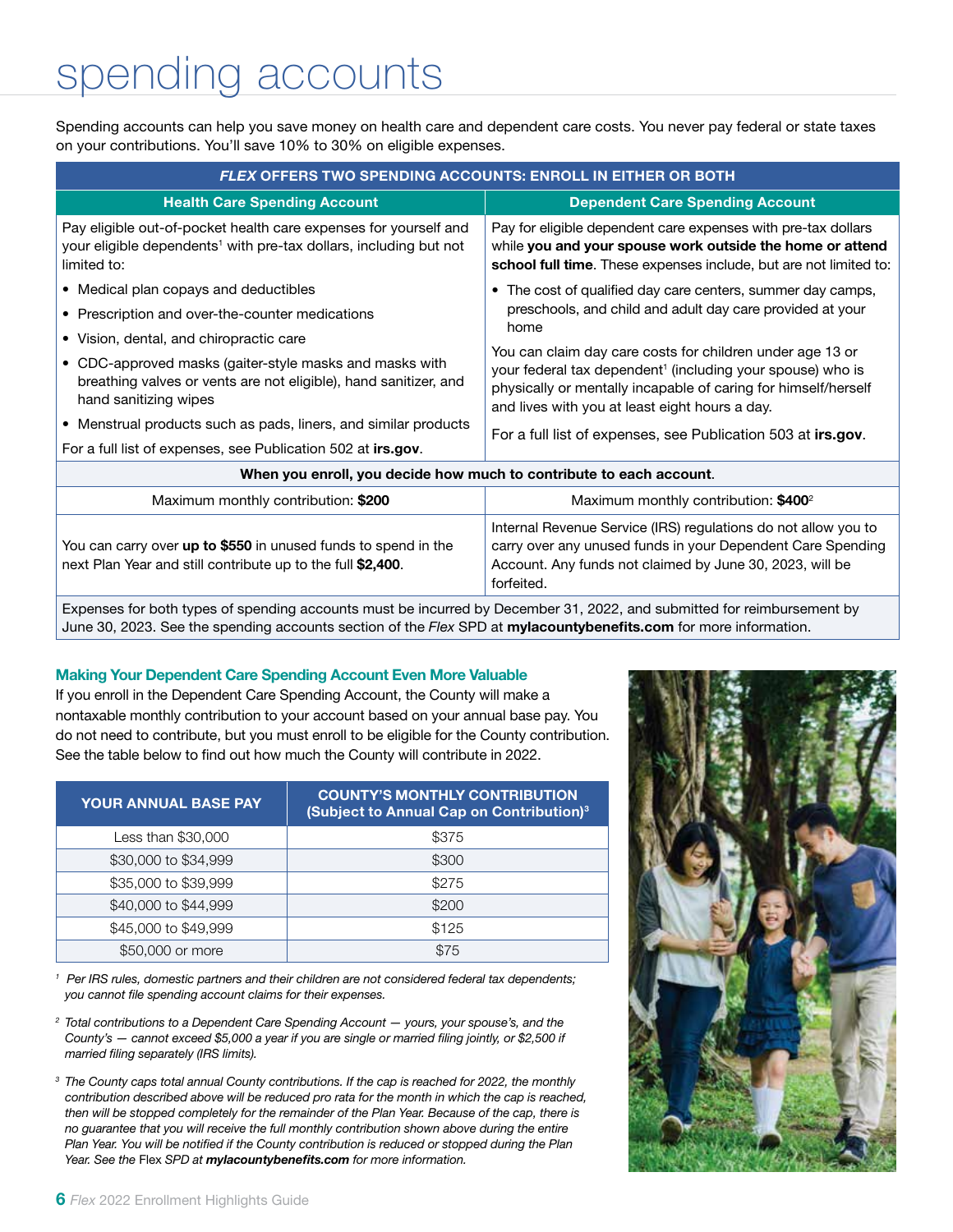### Account Reminders

- You must submit itemized receipts to be reimbursed by HealthEquity. Health care receipts must show: 1. Patient's name 2. Provider's name 3. Date of service 4. Type of service 5. Out-of-pocket cost
- You may submit claims only for the months in which you are an active participant. If you stop contributing because of an enrollment change, you leave the County, or you retire, you're no longer considered an active participant beginning the month you stop making contributions. See the Important Rules section in the *Flex* SPD at mylacountybenefits.com.

### **Important Spending Community Spending Accounts Made Easier**

#### HealthEquity's EZ Receipts App

Available at the Apple App Store or Google Play.

- File claims and submit itemized receipts
- View your transactions

#### • Check your account balances

#### HealthEquity Visa Card

- Pay instantly at most providers and pharmacies
- Save time because you do not have to file claims for common expenses
- Order extra Visa cards for eligible dependents

# benefit changes during the year: life events

After your enrollment deadline, you can't change your benefits until the next annual benefits enrollment unless you have a qualified life event. If you do, and want to change your benefits, you have 90 days from the date of the event to make changes and submit supporting documentation.

Below are a few examples of qualified life events.

| <b>LIFE EVENT</b>                                                                                                | <b>SUPPORTING DOCUMENTATION</b>                                                                                                                                                                                                          |  |  |
|------------------------------------------------------------------------------------------------------------------|------------------------------------------------------------------------------------------------------------------------------------------------------------------------------------------------------------------------------------------|--|--|
| Marriage                                                                                                         | • Spouse's Social Security number and<br>A copy of:<br>• Church, county, state marriage certificate, or<br>• Foreign marriage certificate (requires notarized<br>translation)                                                            |  |  |
| Enter into a domestic<br>partnership                                                                             | • A County of Los Angeles Declaration of Domestic<br>Partnership Form, and proof you live in the same<br>home, or<br>• State of California Declaration of Domestic<br>Partnership Form                                                   |  |  |
| A child born to you,<br>adopted or placed with<br>you for adoption, or for<br>whom you are the legal<br>guardian | Child's Social Security number and<br>Depending on the situation, a copy of:<br>• Hospital, state, or county birth certificate, or<br>• Legal adoption or placement documents, or<br>Court-appointed guardianship documents<br>$\bullet$ |  |  |
| Divorce or legal<br>separation                                                                                   | A copy of:<br>Legal court document with the effective date of<br>divorce or legal separation                                                                                                                                             |  |  |
| Terminate a domestic<br>partnership                                                                              | County of Los Angeles Termination of Domestic<br>$\bullet$<br>Partnership Form, or<br>State of California Notice of Termination of Domestic<br>Partnership Form                                                                          |  |  |
| Military leave<br>(beginning or ending)                                                                          | A copy of:<br>Official Military Orders, or<br>Other supporting documentation showing the date<br>$\bullet$<br>military leave begins or ends                                                                                              |  |  |

This table provides a general overview. For a complete list of qualified life events and applicable rules, see the *Flex* SPD at mylacountybenefits.com.

#### Life Event Enrollment Process

- **1.** Log on to mylacountybenefits.com, click on the "Enroll or Make Changes" button and select the "Life Events" link. Follow the instructions.
- **2. Confirm your elections** by clicking on the yellow confirmation button.
- 3. Submit appropriate supporting documentation (e.g., marriage certificate, birth certificate) and provide Social Security numbers if necessary:
	- Write your employee number on each certificate and document
	- Scan your documents for upload or email
	- See "Submitting Required Documentation" in the Quick Start Summary
- 4. Review your confirmation statement when you receive it in the mail. This statement shows the effective date of any approved changes. It is mailed to you after the Plan Administrator approves your supporting documentation.

Unable to enroll online? Call 888-822-0487 to enroll.